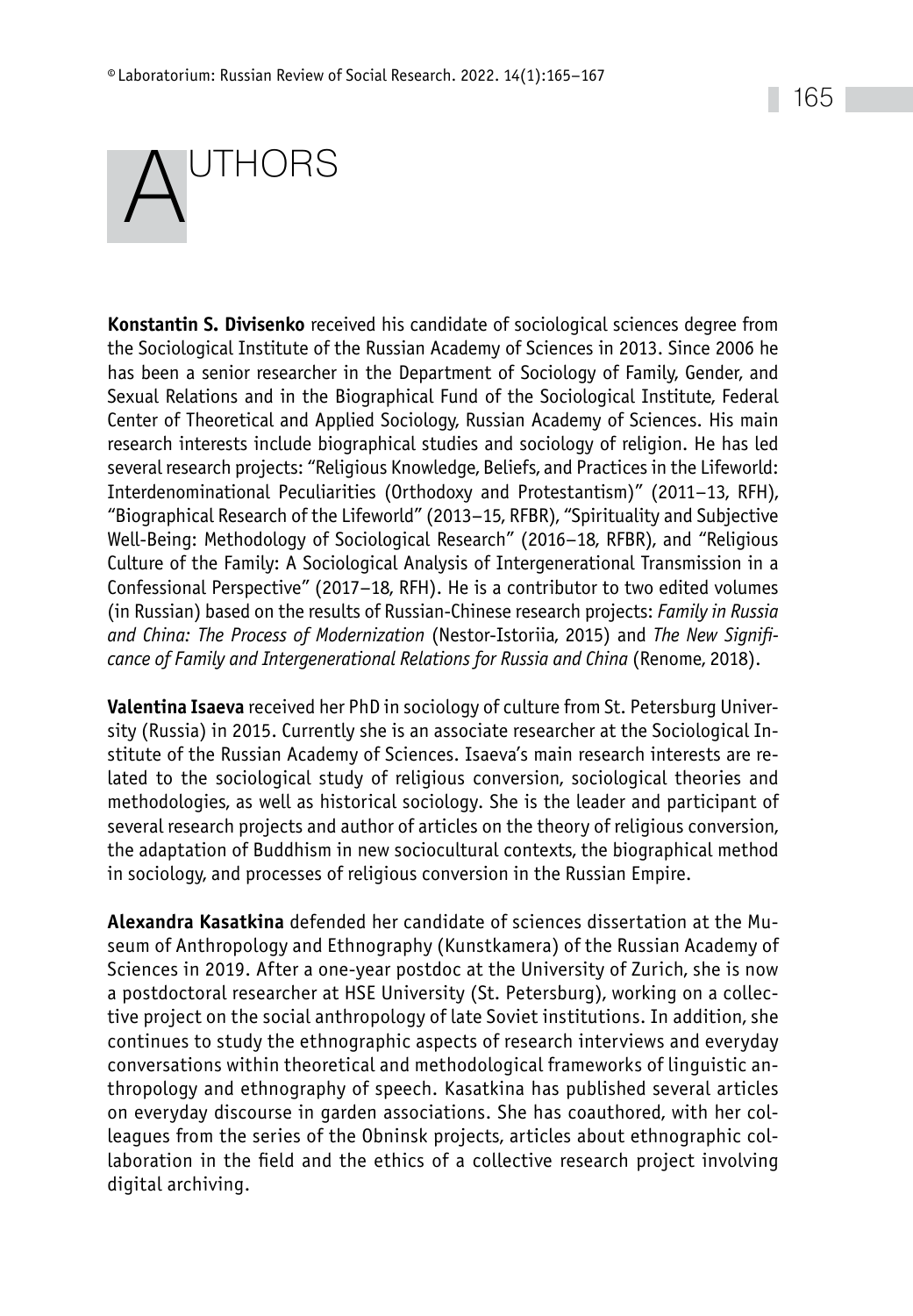**Oksana Parfenova** is a senior researcher at the Sociological Institute of the Russian Academy of Sciences, Branch of the Federal Center of Theoretical and Applied Sociology of the Russian Academy of Sciences. In 2017 she defended her PhD dissertation on elder care in Russia. Current research interests include social studies of aging, social exclusion, contemporary forms of care, and social service and healthcare systems. Parfenova is the author of more than 20 articles on aging and social policy and a coauthor of the book *No More Aging* (in Russian; Asterion, 2018). In 2020 Parfenova helped establish the Center for Social Research on Aging at the Sociological Institute of the Russian Academy of Sciences. She is a member of the international and interdisciplinary research network ROSEnet (Reducing Old-Age Social Exclusion COST CA15122).

**Anna Petrova** is a PhD student and a research assistant at the Laboratory for Environmental and Technological History of the Center for Historical Research at HSE University (Saint Petersburg, Russia). Her research interests include Russian and European technological history, Soviet textile industry, Soviet consumption and materiality, and the Cold War. Currently she is a participant in two research projects: "Material World of Late Soviet Society in the Cold War: Technological Innovations in Production and Representation of Mass Consumer Products" (Russian Science Foundation) and "Industrial Evolution of the Forestry Industry in Old Industrial Regions: The Case of the Urals in the Second Half of the Twentieth Century" (HSE). Previously Petrova participated in the project "Representations of the Natural, Industrial, and Cultural Heritage and Strategies for Actualization the Past" (HSE). She is a member of the group of early career scholars Tensions of Europe.

**Aleksandr Shirokov** is a PhD student in the School of Communication and Information at Rutgers University (USA). He received a master's degree in sociology from the joint master's program of Moscow School of Social and Economic Sciences and the University of Manchester in 2017. Shirokov's main research interests are conversation analysis and doctor-patient interaction. Currently, his focus in on the topic of epistemics or knowledge-in-interaction, specifically, how patients produce diagnostic assertions and treatment requests. Shirokov is a (co)author of articles on ethnomethodology and conversation analysis, doctor-patient interaction, and science and technology studies published in such Russian-language journals as *Russian Sociological Review*, *Laboratorium: Russian Review of Social Research*, *Monitoring of Public Opinion: Economic and Social Changes Journal*, and *Siberian Historical Research*.

**Svetlana Yaroshenko** received her candidate of sociological sciences degree from the Institute of Sociology, Russian Academy of Sciences in 1994. Since 2006 she has been an associate professor in the Department of Comparative Sociology, Faculty of Sociology at St. Petersburg University (Russia). She studies poverty, social exclusion, and new forms of solidarity through the lens of gender and class, analyzing their interaction in the postsocialist context. She has participated in multiple research projects that investigated coping strategies (1998) and employment strategies (1999–